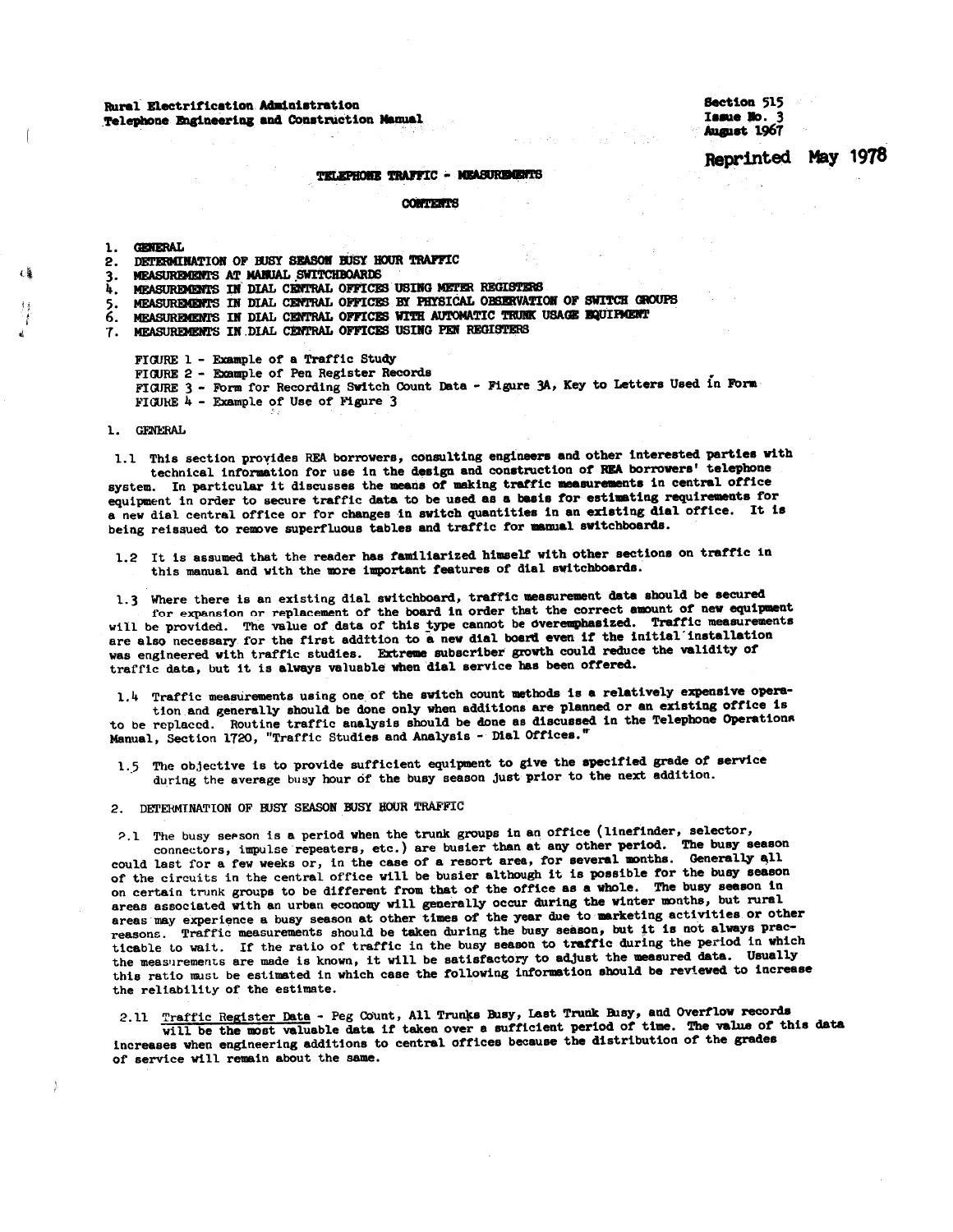**REA TE & CM 515** 

2.12 Toll Settlement Statements - These monthly statements will indicate the busy season for toll traffic. Local traffic generally, but not necessarily, follows the same pattern.

2.13 Other Companies - Traffic data for other companies' exchanges with characteristics

similar to the borrower's proposed central office may also be used to provide supplemental data in establishing the busy season ratio. It may also be valuable in making estimates when there is no other traffic data available.

2.2 When busy hour traffic.data is required for engineering estimates, traffic measurements should be taken during the busy season on business days, Monday through Friday generally, although in some areas Saturday is about as busy and should be included if practicable. Weeks in which there are holidays should be avoided. It is recommended that, when practicable, measurements be made on five consecutive business days. It is slightly less desirable if readings are taken on five different business days in two consecutive weeks. One of the methods of making switch counts (physical observation, trunk usage equipment or pen recorder) should be used on each trunk group to be measured. Measurements should cover a period long enough so that the busiest consecutive sixty-minute period for each trunk group is included. Hourly summaries on the clock hour are generally employed. The highest total each day, based on hourly readings, is the day busy hour.

2.21 Trouble in any of the circuits being measured will cause errors in the readings if they are not cleared or compensated for by proper interpretation of the results. When trouble which might alter the traffic measurements is detected, the traffic register readings should be recorded at that time and again when the trouble is cleared.

2.22 In the analysis of traffic registrations it is important that unusual peaks be explained if possible. In some cases what appears to be a busy month may actually be a trouble condi-

There is more stability in groups of ten or more trunks, but even with groups of this tion. size it is a mistake to assume that the hour found busiest the first day is the busy hour. Therefore, readings should be taken for a minimum of two hours. With trunk usage equipment that has an automatic readout, the machine should be left running 24 hours a day throughout the study.

2.3 In existing central offices traffic measurements should be made during the busy season just prior to placing an order for central office equipment. Example 1 shows a method of getting reliable data without excessive cost.

Example 1 - From an analysis of past traffic register readings, the busy season was found to occur some time between August 15 and September 15. All trunk groups appeared to have their basy season during this period. Weekly readings of all traffic registers were made during this period and the number of registrations made each week are shown in Figure 1. When the first week's readings indicated an overload on the outgoing EAS trunks, it was decided to measure the traffic on all switch groups. On Monday through Friday of the second week a manual switch count was made. Traffic meter readings were recorded each morning and at thirty-minute intervals while the switch count was in progress. The PAS trunk group was found to have an evening busy hour necessitating two separate switch count periods. The busy hour for the rest of the equipment occurred between 8:30 a.m. and 11:00 a.m. A review of traffic register records for the month indicated it was reasonable to presume that traffic for all seven trunk groups was proportional to connector peg count registrations. Figure 1, at the end of this section, shows an analysis of the results of this study. There was one more linefinder and two more connectors in each group than required. The toll trunk group was adequate, but one additional incoming and two additional outgoing FAS tranks are required to provide the desired grade of service.

#### 3. MEASUREMENTS AT MANUAL SWITCHBOARDS

3.1 The cord circuit is comparable to a link in a dial system, the answering cord completes the connection to the calling line in a manner analogous to the linefinder and the calling cord connects to the called line as does the connector. From a traffic standpoint, therefore, each pair of cords may be considered as an intraoffice trunk. It is on this basis that traffic capacity tables are applied to measurements on manual switchboards.

- 4. MEASUREMENTS IN DIAL CENTRAL OFFICES USING METER REGISTERS
- 4.1 The central office specifications require that the following traffic register shall be provided under certain conditions:

 $-2-$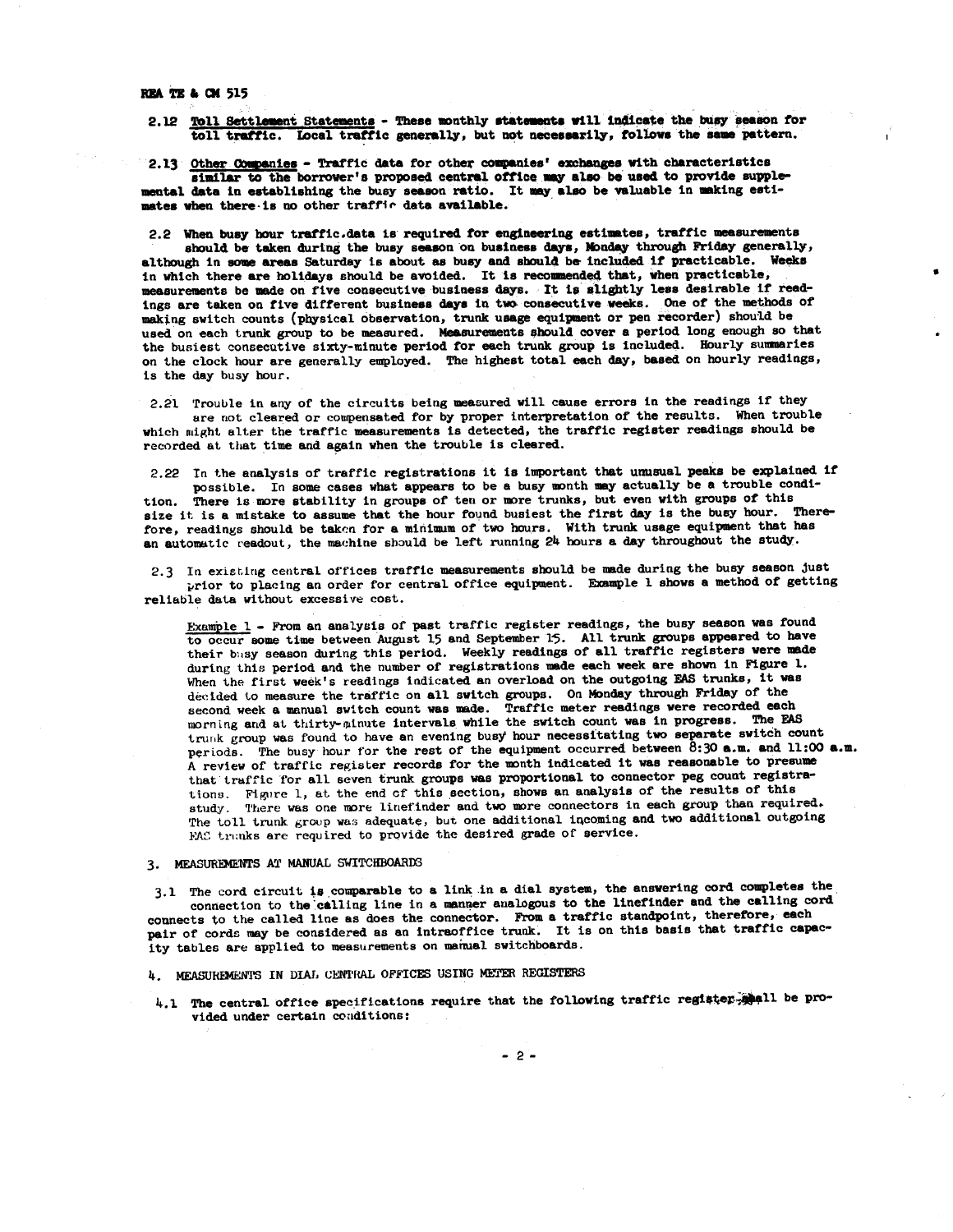4.11 Peg Count - This meter counts the mumber of calls attempted. Peg count meters may be found on trunk groups other than connectors. When they are furnished, the peg count data for the particular circuit should be used for averaging busy hour traffic study results rather than rely on connector peg count data as suggested in Paragraph 2.

4.12 All Trunks Busy - This meter measures the number of times the last available circuit in the group is seized. In some switchboards there is a timed ATB which measures the length of time an All Trunks Busy condition exists. When this timing exists, it is in six-second intervals.

4.13 Overflow - This meter registers the calls attempted during the time that all the trunks in

the group are busy. It measures the effectiveness of the grading employed as well as the adequacy of the number of trunks in the group. Note that on two-way trunk circuits the overflow<br>register in Office A counts only traffic originated in Office A. To determine the total overflow, registrations in A and B must be added.

4.14 Last Trunk Busy - This meter registers the number of times this trunk is busy. It measures the effectiveness of the grading employed as well as the adequacy of the number of trunks in the group.

4.15 Several of these meters are often included in portable traffic measuring equipment. When this equipment is connected properly to central office equipment, the interpretation and analysis of readings is the same as when the meters are an integral part of central office equipment.

4.16 Although not every existing dial office among REA borrowers will be equipped with all the meters listed above, some of the meters have customarily been provided as standard equipment by manufacturers in the past. Therefore, borrowers with existing dial offices may wish to base additional equipment requirements for a given exchange, or exchanges in which similar traffic is anticipated, on measurements obtained from traffic meters in their present equipment. The loading determined entirely by these meter readings is not accurate, but they give a fair indication. In the usual case where an overload is indicated by the meter readings, a switch count should be made to confirm the condition. If an All Trunks Busy, Overflow or Last Trunk Busy meter shows no registrations and the meter circuit is functioning properly, a switch count is in order to determine the amount of excess equipment.

4.17 It is important to realize that except for the peg count register (assuming the average holding time remains constant) the number of registrations is not directly proportional to the traffic offered.

4.2 In addition to the obvious use of traffic registers they have been found useful in highlighting troubles in the switchboard equipment and in the outside plant. If all traffic meters are read and recorded and the readings are compared with the previous readings, an unusual number of registrations may indicate circuit trouble rather than a traffic overload. In small offices readings may be taken each time the office is visited while in large offices it may be desirable to make the comparison weekly or even daily.

4.3 Any time that the meters are read the readings should be recorded so that they will be available for analysis when additions are being engineered. Reading and recording the meters each time the office is visited the first year after cutover will make available to management an excellent picture of the adequacy of the facilities and give an excellent base from which to make future projections.

5. MEASUREMENTS IN DIAL CENTRAL OFFICES BY PHYSICAL OBSERVATION OF SWITCH GROUPS

5.1 Some traffic measurements in dial offices may be made without the use of meters. These are generally used to determine whether the number of circuits in a switch group is adequate. Switch counts alone are useful to measure the traffic on a switch group and also are useful to supplement or confirm data obtained from traffic register readings.

5.2 At one or two-minute intervals during a known busy hour, a switch group is physically

observed and the number of switches in a group that are busy are recorded on a data sheet. At the end of the observation period the average number of switches in use is calculated. The average number of switches in use can then be converted to unit calls by multiplying this average by 36 in which case unit call tables in REA TE & CM-510, "Telephone Traffic - Dial Central Office Equipment Switch Quantities," can be used.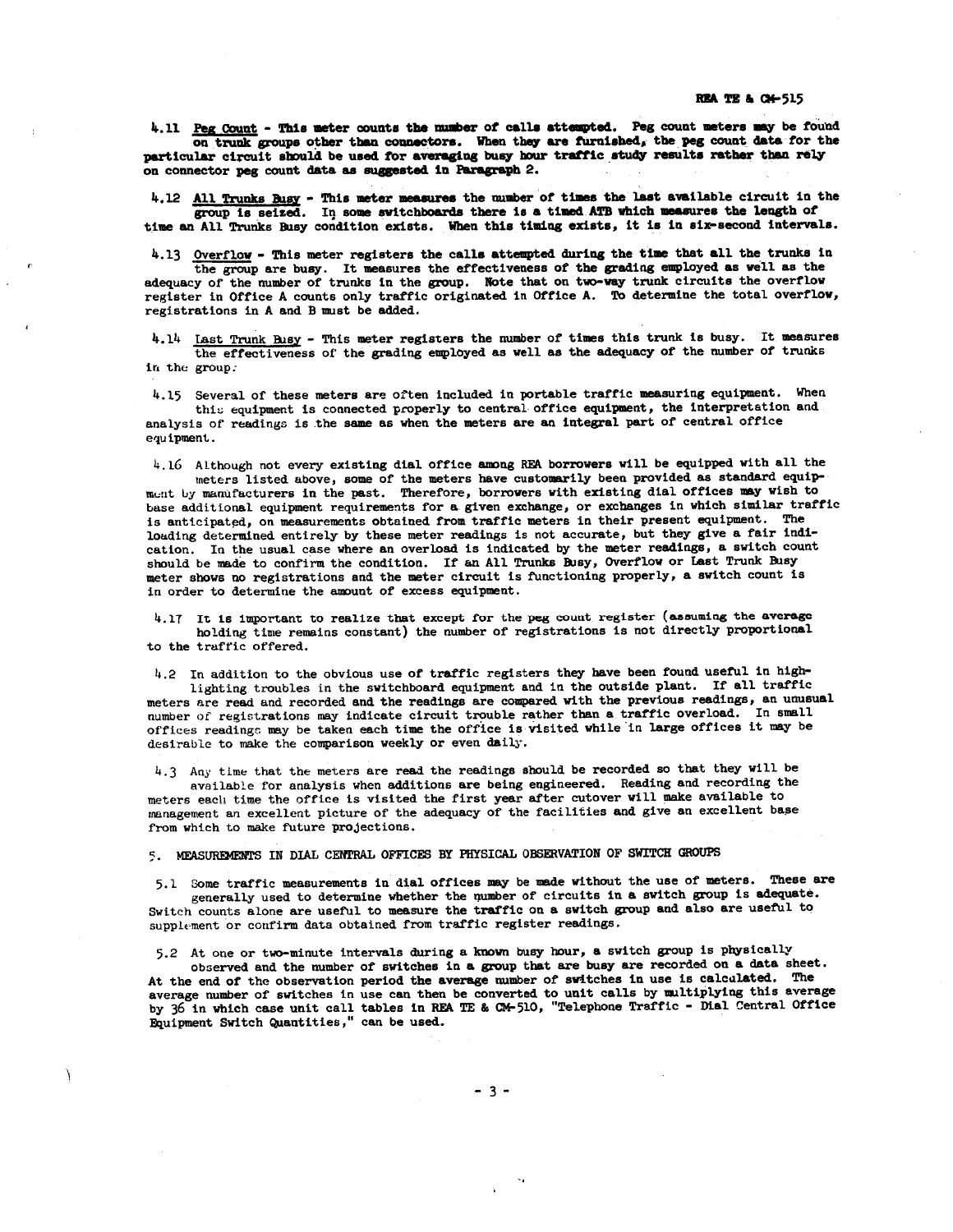**REA TE & CM 515** 

5.3 Advantages - No investment in equipment, no setup time, no possibility of inserting troubles, observer may see equipment which is always busy or never busy. Capacity is limited somewhat by type of equipment (switch, relay, etc.) and the number of groups. A switch count can sometimes be made in the time it takes to set up for one of the other methods.

5.4 Disadvantages - Costly in manpower, tiresome, monotonous, usually not practical to get as much data as you would like and more chance of error.

Example 2 - In a group of ten-trunks the number of circuits in use are observed during the busy hour and recorded at the end of each minute.

| TIME  | <b>BUSY CIRCUITS</b><br>IN GROUP (J) | TIME  | <b>BUSY CIRCUITS</b><br>IN GROUP (J) | TIME  | <b>BUSY CIRCUITS</b><br>IN GROUP (J) |
|-------|--------------------------------------|-------|--------------------------------------|-------|--------------------------------------|
| 10:01 |                                      | 10:21 | 2                                    | 10:41 |                                      |
| 02    |                                      | 55    |                                      | 42    |                                      |
| 03    |                                      | 23    |                                      | 43    |                                      |
| 04    |                                      | 54    |                                      | 44    |                                      |
| 05    |                                      | 25    |                                      | 45    |                                      |
| 06    |                                      | 26    |                                      | 46    |                                      |
| 07    |                                      | 27    |                                      | 47    |                                      |
| 08    | o                                    | 28    |                                      | 48    |                                      |
| 09    |                                      | 29    |                                      | 49    |                                      |
| 10    |                                      | 30    |                                      | 50    |                                      |
| 11    |                                      | 31    |                                      | 51    |                                      |
| 12    |                                      | 32    | 2                                    | 52    |                                      |
| 13    |                                      | 33    |                                      | 53    |                                      |
| 14    |                                      | 34    |                                      | 54    |                                      |
| 15    |                                      | 35    |                                      | 55    |                                      |
| 16    |                                      | 36    |                                      | 56    |                                      |
| 17    | 8                                    | 37    |                                      | 57    |                                      |
| 18    | 10                                   | 38    |                                      | 58    |                                      |
| 19    |                                      | 39    |                                      | 59    |                                      |
| 20    |                                      | 40    |                                      | 60    |                                      |

The results are as follows:

What grade of service is being offered?

Solution: Switch count =  $279$ 

### $\frac{x}{x}$  count count x 36 = 279 x 36 = 167.4 UC<br>Number of Observations Number Unit Calls = Switch count

From REA TE & CM-510, "Telephone Traffic - Dial Central Office Equipment Switch Quantities," Figure 2A, it is seen that ten trunks will give a grade of service just over P=02.

5.5 Figures 3 and 4 provide a simple form for recording switch count data. Letters in parentheses are placed on the form to indicate where the various items of information should be recorded. Figure 3A gives the key to the letters on the form in Figure 3. Each letter is shown in reference to a particular item of information. Figure 4 shows an example of a visual switch count recorded on the form shown in Figure 3. Refer to REA TE & CM-510, "Telephone Traffic - Dial Central Office Equipment Switch Quantities." Use Figure 1A or 1B for interpreting the computations for intraoffice trunks and Figure 2A or 2B for interoffice trunks, as applicable.

#### 6. MEASUREMENTS IN DIAL CENTRAL OFFICES WITH AUTOMATIC TRUNK USAGE EQUIPMENT

6.1 A traffic usage recorder is available which scans the individual selectors, connectors, or trunks of a group and records on a meter the number that are in use. The scanning interval may be as short as ten seconds. With a ten-second scan the difference between meter readings at the beginning and end of an hour give tenths of unit calls carried by the group. Recorders now available have enough capacity for measuring usage on all selector and trunk groups found in all<br>but the largest office of any REA borrower. Details for using automatic usage recorders are de-<br>scribed in REA TE & C:1-516,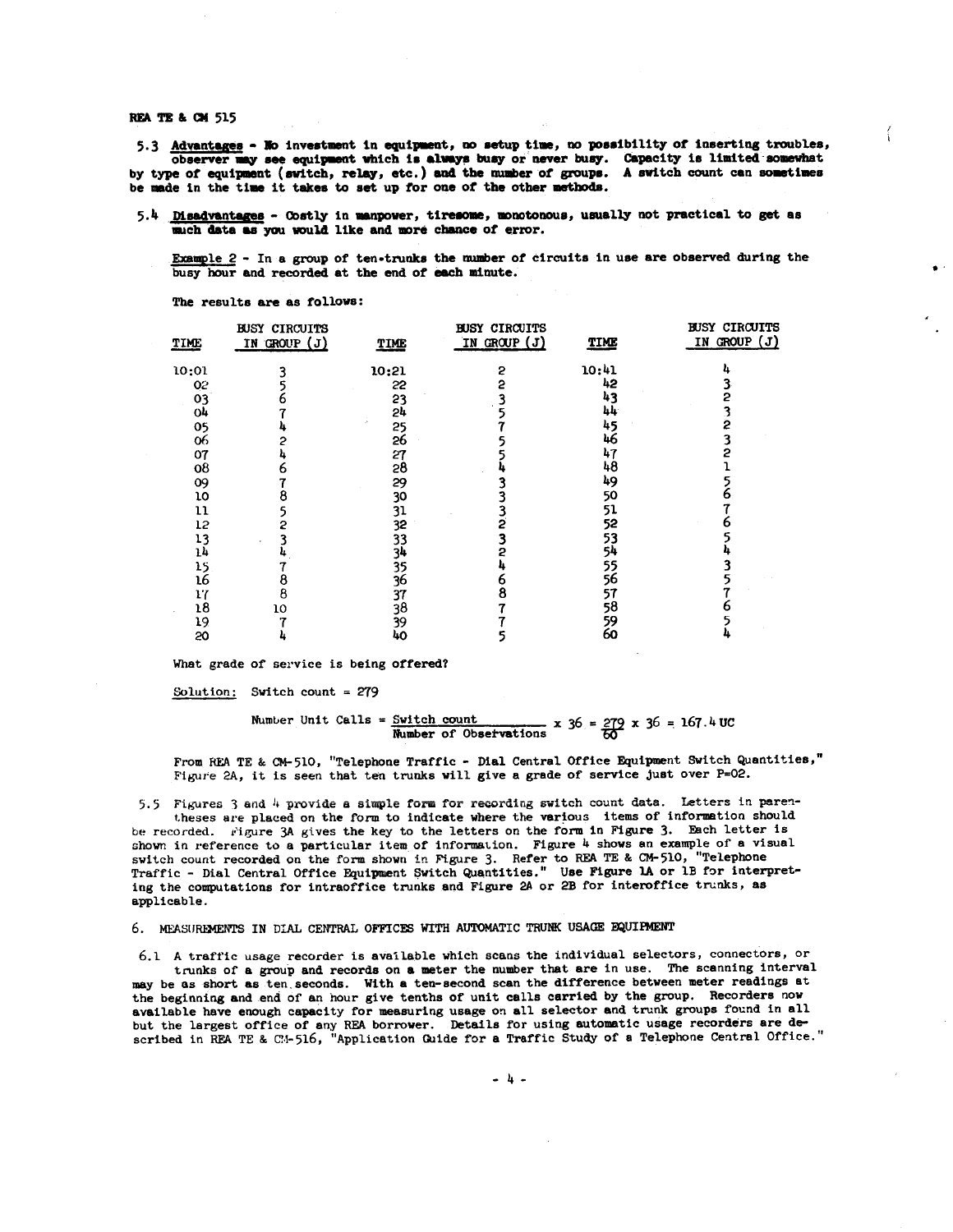6.2 Advantages - Operates unattended except when readings are to be made. May be equipped to turn off automatically or meters may be read automatically with a movie camera. Bach setup can be used for several days' readings. Analysis time is low. Large capacity independent of type of equipment.

6.3 Disadvantages - Investment. Setup time. Possibility of causing trouble during setup. Care required in transporting and maintaining. Requires AC power. Quite heavy to transport.

7. MEASUREMENTS IN DIAL CENTRAL OFFICES USING PEN REGISTERS

7.1 Portable traffic measuring instruments are available which make use of up to 20 pens to indicate on a moving paper tape which of the pens are connected to a busy circuit at any time during the observation period. Such an instrument need not be attended during the observation period; the data will be analyzed at leisure.

7.2 The form of such a recording is shown in Figure 2. The instantaneous busy condition of each circuit is shown by the pips made by a pen associated with each trunk. By making the proper connections to the impulse repeater, selector, connector, revertive call switch, etc., of the group under study, the associated pen will deflect when the circuit is busy.

7.3 A procedure similar to that described in Paragraph 5 may be used to count the number of trunks or switches in use at one or two-minute intervals and to compute the load on the group in unit calls. This example describes the process:

Example 3 - A four trunk group is measured by means of a pen recorder during the busy hour; the results are shown in Figure 2.

- a. What is the traffic in unit calls?
- b. What grade of service is being rendered?
- c. How many trunks would be required to give a grade of service of 0.01?
- d. What is the average holding time?

Solution - Dashed lines are shown at 10:00 a.m.; 10:10 a.m.; 10:20 a.m.; 10:30 a.m.; 10:40 a.m.; 10:50 a.m.; and 11:00 a.m. Although an indication of two-minute intervals is shown on the top and bottom edges of the recording tape, the lines connecting them are omitted for clarity. A line joining the top and bottom indications of 10:02 a.m. will show that only Trunk No. 3 is busy at that instant of observation, therefore,  $10:02 = 1$  trunk. At  $10:04$  such a line would indicate that Trunks 2, 3, and 4 are busy, therefore,  $10:04 = 3$ trunks. This process repeated for each two-minute interval up to 11:00 a.m. (30 observations) will yield the following tabulations:

| <b>TIME</b>                  | <b>BUSY TRUNKS</b>                                                                                                             | TIME         | <b>BUSY TRUNKS</b>          |
|------------------------------|--------------------------------------------------------------------------------------------------------------------------------|--------------|-----------------------------|
| $10:02$ a.m.                 |                                                                                                                                | $10:32$ a.m. |                             |
| O4                           |                                                                                                                                | 34           | 2                           |
| 06                           |                                                                                                                                | 36           | 2                           |
| 08                           | Ο                                                                                                                              | 38           | 2                           |
| 10                           | Ο                                                                                                                              | 40           |                             |
| 12                           |                                                                                                                                | 42           |                             |
| 14                           |                                                                                                                                | 44           | 3                           |
| 16                           |                                                                                                                                | 46           | 2                           |
| 18                           |                                                                                                                                | 48           |                             |
| 20                           |                                                                                                                                | 50           |                             |
| 22                           | 2                                                                                                                              | 52           |                             |
| 5ŗ                           | 2                                                                                                                              |              |                             |
| 26                           |                                                                                                                                | 54<br>56     | 2                           |
| 58                           |                                                                                                                                | 58           |                             |
| 30                           | 2                                                                                                                              | 11:00        |                             |
| а.<br>Unit Calls 4932 - 100: | Total Count of Trunks in Use:<br>Average Number of Trunks in Use $(41 \div 30)$ :<br>Total Usage $1.37 \times 3600$ (seconds): | 41<br>1.37   | 4932 seconds<br>49.3 answer |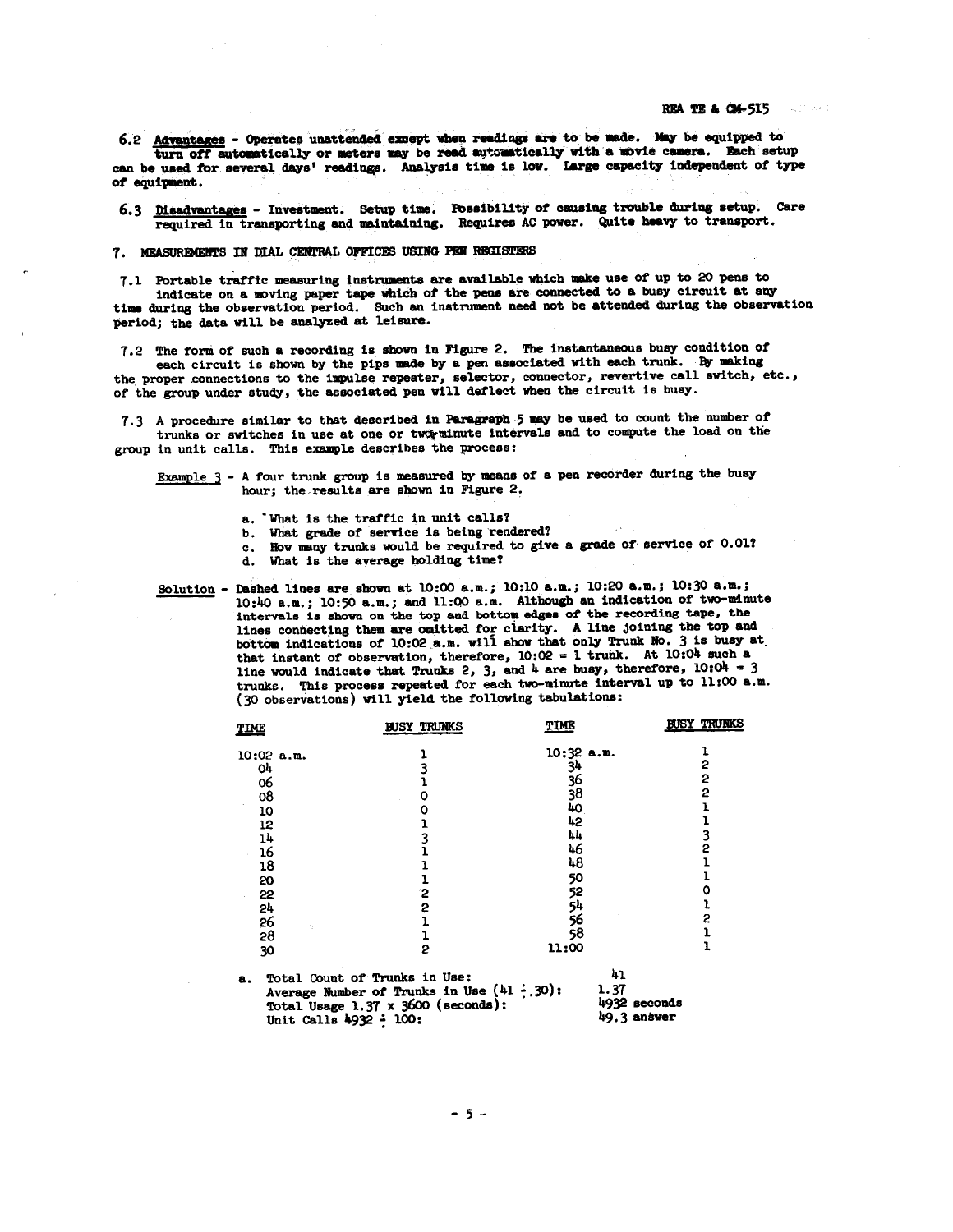REA TE & CM-515

The

b. From REA TE & CM-510, "Telephone Traffic - Dial Central Office Equipment Switch Quantities," Figure 2A, it is seen that a grade of service of P=.05 is being offered.

The number of unit calls could also have been determined by using a map wheel to measure the number of seconds the trunks were busy and dividing the result by 100. This method is probably no more accurate than a sampling of the busy condition at two-minute intervals.

- c. For P=0.01 a group of five trunks will carry 46.1 or nearly 49.2 unit calls.
- d. The number of calls per trunk is found by adding the number of upward pips:

|                             |   | TRUNK NUMBERS | <b>NUMBER OF PIPS</b>                                                        |
|-----------------------------|---|---------------|------------------------------------------------------------------------------|
|                             |   |               | 10                                                                           |
| $\mathcal{L}_{\mathcal{C}}$ |   | 2             | 10                                                                           |
|                             | ÷ |               | 40 calls                                                                     |
|                             |   | Total Calls   | holding time is: Total Usage Seconds = $\frac{1932}{7}$ = 123 seconds.<br>4Ο |

Several hundred calls over a mumber of busy hours would have to be taken if the holding time is being developed for engineering purposes.

7.4 Advantages - Operates almost unattended, can observe load on individual circuits, each setup can be used for several days' readings, may detect equipment which is always busy or never busy, number of attempts and holding times can be determined, capacity independent of type of equipment and the number of groups. Clock spring or AC power models available.

7.5 Disadvantages - Sizable investment, analysis time long, setup time appreciable, possibility of causing trouble during setup, charts and ink require replacement, care required in transporting and maintaining, capacity limited to 20 circuits per instrument.

7.6 Since the pen register records the usage on each individual trunk, it is useful in analyzing grading arrangements when there is reason to believe that the individual legs of a grade are not evenly loaded.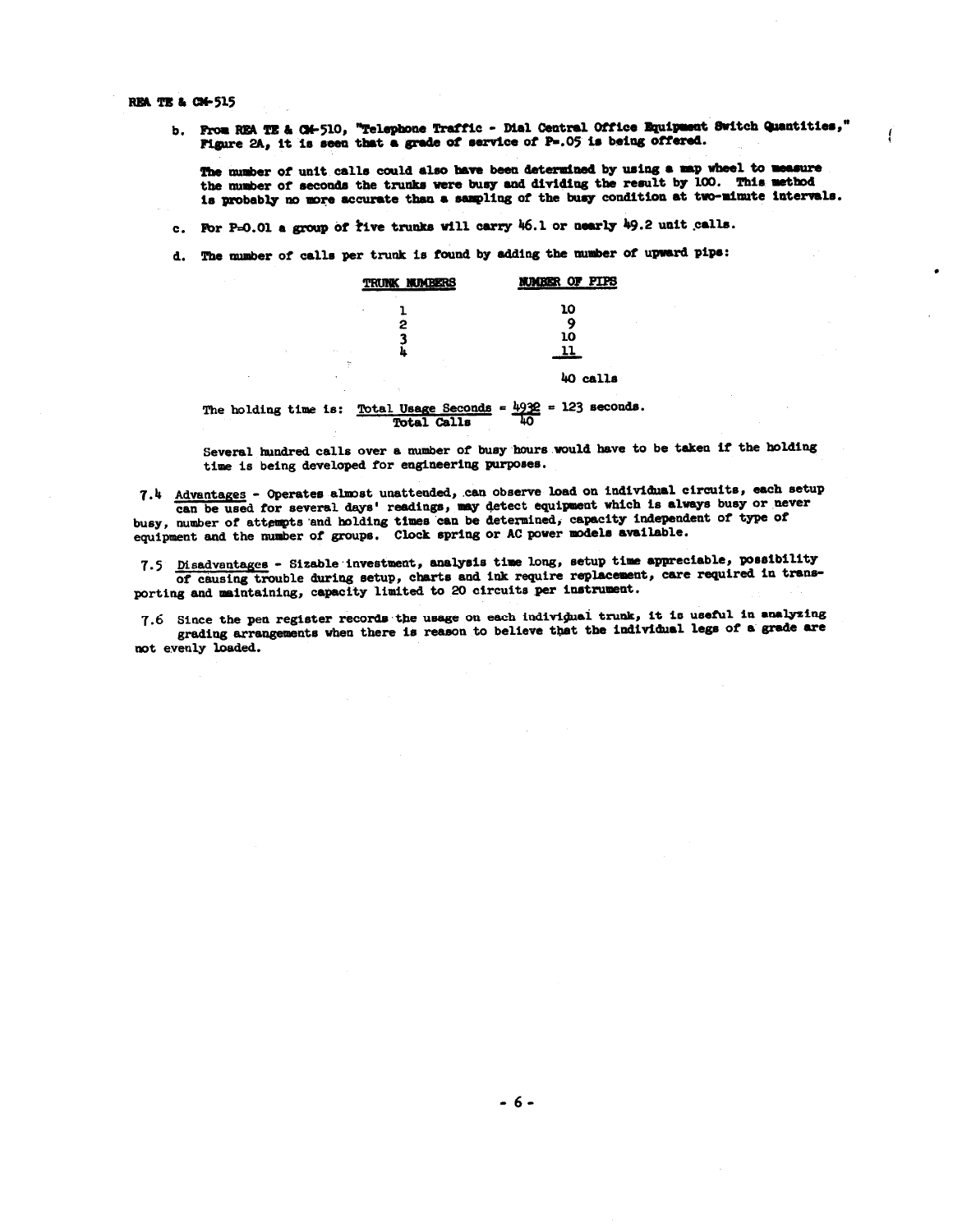#### FIGURE 1 - EXAMPLE OF A TRAFFIC STUDY

REA-TE & CM-515

| TYPE CIRCUIT                        |                                                            | Line<br>Finder              |                      | Line<br>Finder<br>"500"     |            |            | Connector<br>"400"          |            |                           | Connector<br>"500"                                     | <b>EAS</b><br>$\mathbf{m}$ | EAS OUT        |                     | TOLL $(2V)$                       |                   |
|-------------------------------------|------------------------------------------------------------|-----------------------------|----------------------|-----------------------------|------------|------------|-----------------------------|------------|---------------------------|--------------------------------------------------------|----------------------------|----------------|---------------------|-----------------------------------|-------------------|
| NO. OF CIRCUITS                     | 13                                                         |                             | 13                   |                             | 13         |            | 13                          |            | 4                         | $\mathbf{L}$                                           |                            | $\overline{9}$ |                     |                                   |                   |
| TYPE METER                          |                                                            | <b>OVER</b><br><b>FLOWS</b> | UNIT<br><b>CALLS</b> | <b>OVER</b><br><b>FLOWS</b> | UNIT       | <b>PEG</b> | <b>OVER</b>                 | UNIT PEG   |                           | OVER UNIT<br>CALLS COUNT FLOWS CALLS COUNT FLOWS CALLS | UNIT<br>CALLS              | <b>OVER</b>    | UNIT<br>FLOWS CALLS | <b>OVER</b><br><b>FLOWS CALLS</b> | UNIT              |
|                                     | <b>Eour</b><br>Date                                        |                             |                      |                             |            |            |                             |            |                           |                                                        |                            |                |                     |                                   |                   |
| <b>Busy Season</b><br>Traffic Meter | 8/15<br><b>9 AM</b><br><b>9 AM</b><br>8/22                 | 11                          |                      | 1 <sup>h</sup>              |            | 5227       | 9                           |            | 6960                      | 5                                                      |                            | 289            |                     | 10                                |                   |
| Registrations                       | 8/22<br><b>9 AM</b><br>8/29<br>9 AM                        | $\overline{55}$             |                      | 9                           |            | 8887       | 4                           |            | 7213                      | $\overline{\tau}$                                      |                            | 309            |                     | 18                                |                   |
|                                     | 8/29<br><b>9 AM</b><br>9/5<br><b>9 AM</b>                  | $\overline{18}$             |                      | 13                          |            | 7639       | $\overline{\boldsymbol{8}}$ |            | 7835                      | 6                                                      |                            | 300            |                     | $\overline{\mathbf{1}}$           |                   |
|                                     | $\overline{9/5}$<br><b>AK</b><br>9.<br><b>9 AM</b><br>9/12 | $141*$                      |                      | $\overline{\mathbf{u}}$     |            | 7482       | $\overline{13}$             |            | 6889                      | 5                                                      |                            | 439**          |                     | $\mathbf o$                       |                   |
| Traffic Meter<br>Registrations      | 8/22<br><b>9 AM</b><br><b>AM</b><br>8/23<br>9.             | $\overline{36}$             |                      | $\Omega$                    |            | 1182       | ı                           |            | 1211                      | ı                                                      |                            | ı              |                     | T                                 |                   |
| On Switch<br>Count Days             | $\frac{8}{24}$<br>9 AM<br>Q AM                             | 8                           |                      | 2                           |            | 1073       | 2                           |            | 1036                      | 3                                                      |                            | 52             |                     | $\bullet$                         |                   |
|                                     | 8/24<br><b>9 AM</b><br>8/25<br>$9$ AM                      | $\overline{\mathbf{3}}$     |                      | 2                           |            | 1106       | $\Omega$                    |            | 969                       | $\Omega$                                               |                            | $\overline{7}$ |                     | ı                                 |                   |
|                                     | 8/25<br>9M<br>8/26<br><b>9 AM</b>                          | $\mathbf{I}$                |                      | 1                           |            | 1158       | ı                           |            | 972                       | $\circ$                                                |                            | 4              |                     | $\bullet$                         |                   |
| <b>Busy Hour</b>                    | 8/22<br>Mon                                                | $\overline{13}$             | 267                  | O                           | 220        | <b>122</b> | O.                          | 508        | $\overline{131}$          | 219<br>O.                                              | 64                         | O              | 63                  | g                                 | 180               |
| Measurements                        | 8723<br>Tues                                               | 2                           | 501                  |                             | 230        | 102        |                             | 187        | $\overline{\mathtt{116}}$ | 205                                                    | ष्ठ7                       | 12             | 108                 | Ō                                 | 163               |
| On Switch<br>Count Days             | ved<br>ष्ठ72प<br>8725<br>Thurs                             |                             | 197                  |                             | 227        | 108        | Ω                           | 193        | 102                       | 201<br>σ                                               | 71                         |                | ष्ठा                |                                   | 159               |
|                                     | IFI<br>8726                                                | ত                           | 213<br>194           | σ                           | 216<br>189 | 113<br>117 | Ω                           | 178<br>192 | प्रा<br>102               | 197<br>ठ<br>213<br>᠊ᢐ                                  | ष्ठा<br>74                 |                | 89<br>76            | n.                                | $\frac{157}{166}$ |
| Five day total B.H.U.C.             |                                                            |                             | 1075                 |                             | 1082       |            |                             | 958        |                           | 1035                                                   | 377                        |                | 417                 |                                   | 827               |
| Five day average B.H.U.C.           |                                                            |                             | 215                  |                             | 216        |            |                             | 191        |                           | 207                                                    | 75                         |                | 83                  |                                   | 165               |
| Estimate for Engineering            |                                                            |                             | 205                  |                             | 205        |            |                             | 181        |                           | 196                                                    | 71                         |                | 78                  |                                   | 157               |
| 95% of average $B.H.U.C.***$        |                                                            |                             |                      |                             |            |            |                             |            |                           |                                                        |                            |                |                     |                                   |                   |
| Grade of service objective          |                                                            |                             | .02                  |                             | .02        |            |                             | .02        |                           | .02                                                    | .05                        |                | .05                 |                                   | .03               |
| Number of circuits required         |                                                            |                             | 12                   |                             | 12         |            |                             | 11         |                           | 11                                                     |                            |                | 6                   |                                   | 9                 |
| Engineered grade of service         |                                                            | .02                         |                      | .02                         |            |            | .02                         |            | .03                       | .05                                                    |                            | .03            |                     | 40.                               |                   |

\* 69 one day<br>
\*\* 211 registrations one day<br>
\*\* 211 registrations one day<br>
\*\* 211 registrations one day<br>
\*\* 211 registrations one day<br>
\*\* 211 registrations one day<br>
All traffic is estimated to be proportional to connector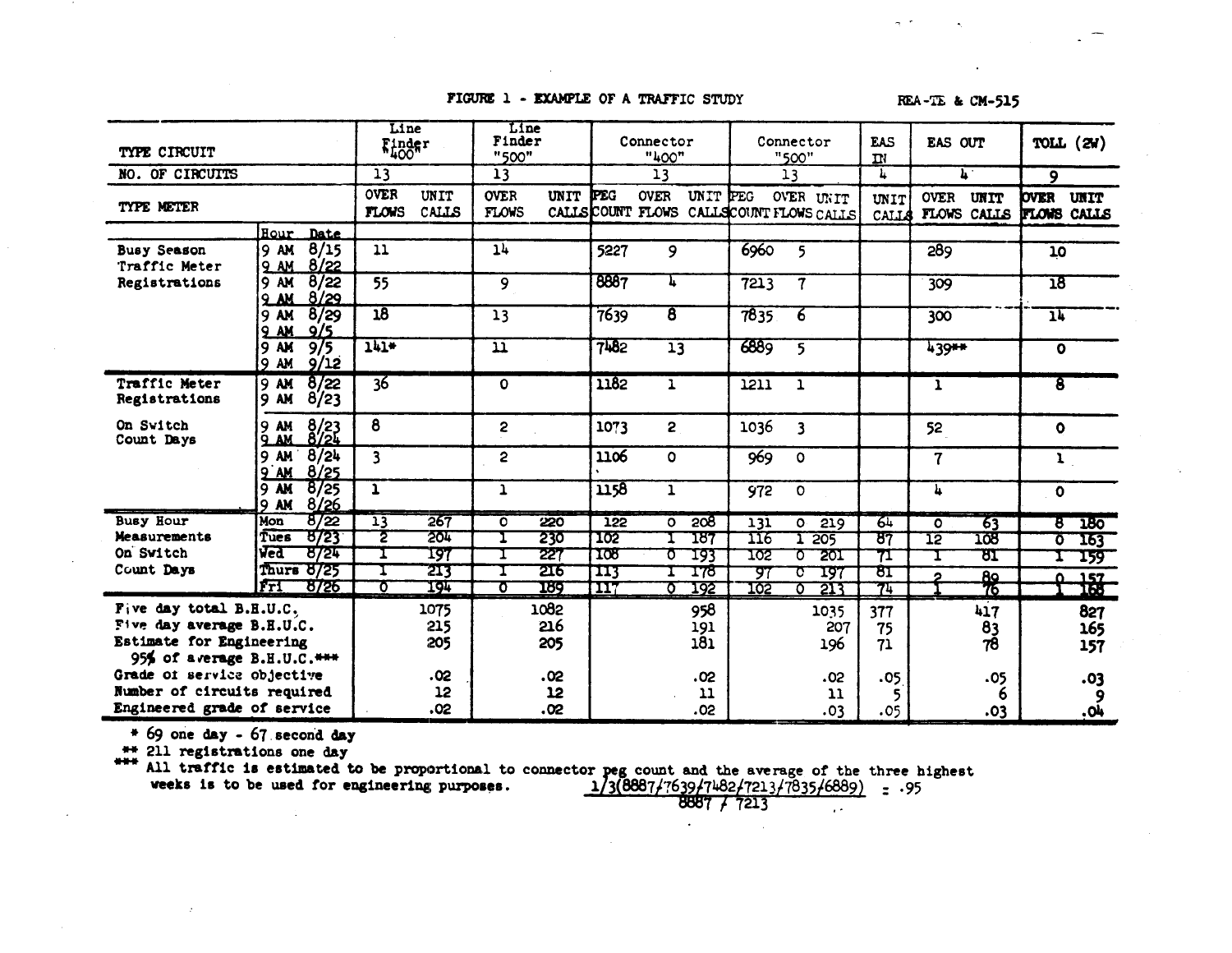REA-TE & CM-515

# FIGURE 2 - EXAMPLE OF PEN REGISTER RECORDINGS

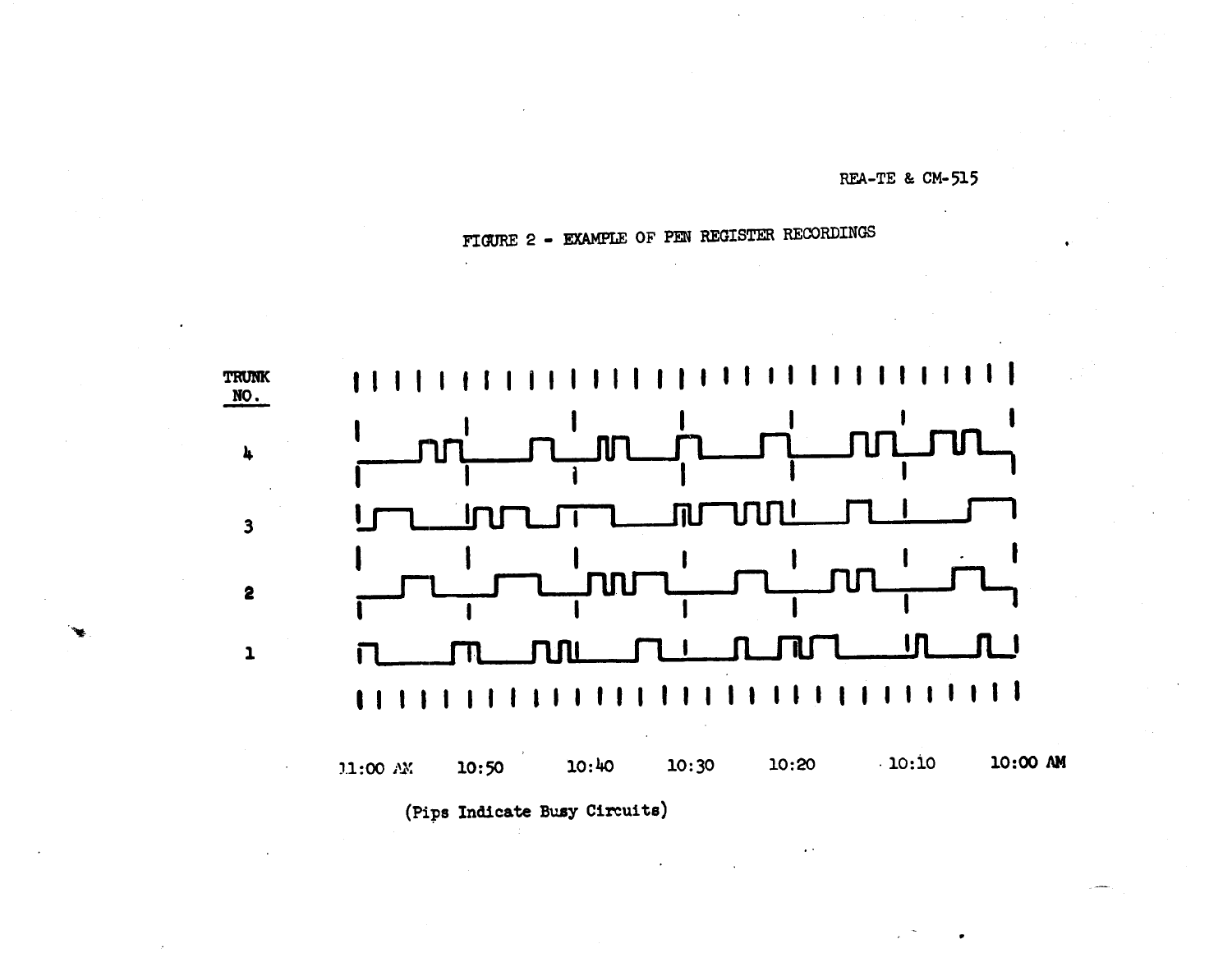REA TE & CM-515

|                                                    | CENTRAL OFFICE VISUAL SWITCH COUNT DATA |                                                                  |      |               |                          |                 |     |  |
|----------------------------------------------------|-----------------------------------------|------------------------------------------------------------------|------|---------------|--------------------------|-----------------|-----|--|
| $(\Lambda)$<br><b>EXCHANGE</b>                     |                                         |                                                                  |      |               | DATE<br><b>SHEET NO.</b> | (D)<br>$\alpha$ | (D) |  |
| (c)<br><b>BUBY HOUR</b>                            |                                         |                                                                  |      |               |                          |                 |     |  |
|                                                    |                                         |                                                                  |      |               |                          |                 |     |  |
| <b>TYPE SWITCH GROUP</b>                           | (2)                                     |                                                                  |      |               | ÷                        |                 |     |  |
| GROUP MUNISIER                                     | (1)                                     |                                                                  |      |               |                          |                 |     |  |
| <b>LOCATION</b>                                    | (a)                                     |                                                                  |      |               |                          |                 |     |  |
| <b>NUMBER-OF SWITCHES</b><br>$\sigma^{-1}$         | $(\mathbf{u})$                          |                                                                  |      |               |                          |                 |     |  |
| TRAFFIC REGISTER<br>ATB, LTB, PC, ETC.             | (I)                                     |                                                                  |      |               |                          |                 |     |  |
|                                                    |                                         |                                                                  |      |               | $\alpha_{\rm c}$         |                 |     |  |
| TRAFFIC REG. READ - START                          | $\overline{J}$                          |                                                                  |      |               |                          |                 |     |  |
| <b>REMARKS</b><br><b>TIME</b>                      |                                         | RECORD NUMBER OF BUSY SWITCHES<br>EVERY TWO MINUTES OF BUSY HOUR |      |               |                          |                 |     |  |
| <u>(k) :00</u>                                     |                                         |                                                                  |      |               |                          |                 |     |  |
| :02                                                | (L)                                     |                                                                  |      |               |                          |                 |     |  |
| : 04                                               |                                         | o A                                                              |      | $\sim$ $\sim$ |                          |                 |     |  |
| : 06<br>120.00                                     |                                         |                                                                  |      |               |                          |                 |     |  |
| : 08                                               |                                         |                                                                  |      |               |                          |                 |     |  |
| :10                                                |                                         |                                                                  |      |               |                          |                 |     |  |
| :12<br>a.                                          |                                         |                                                                  |      |               |                          |                 |     |  |
| $-14$                                              |                                         |                                                                  |      |               |                          |                 |     |  |
| : 16                                               |                                         |                                                                  |      |               |                          |                 |     |  |
| :18<br>ta.                                         | and the sea                             |                                                                  |      |               |                          |                 |     |  |
| :20                                                |                                         |                                                                  |      |               |                          |                 |     |  |
| : 22<br>16 L. P                                    |                                         |                                                                  |      |               |                          |                 |     |  |
| 24                                                 |                                         |                                                                  |      |               |                          |                 |     |  |
| :26                                                |                                         |                                                                  |      |               |                          |                 |     |  |
| :28                                                |                                         |                                                                  |      |               |                          |                 |     |  |
| :30                                                |                                         |                                                                  |      |               |                          |                 |     |  |
| :32.                                               |                                         |                                                                  |      |               |                          |                 |     |  |
| : 34                                               |                                         |                                                                  |      |               |                          |                 |     |  |
| : 36                                               |                                         |                                                                  |      |               |                          |                 |     |  |
| :38                                                |                                         |                                                                  |      |               |                          |                 |     |  |
| :40                                                |                                         |                                                                  |      |               |                          |                 |     |  |
| :42                                                |                                         |                                                                  |      |               |                          |                 |     |  |
| :44                                                |                                         |                                                                  |      |               |                          |                 |     |  |
| :46                                                |                                         |                                                                  |      |               |                          |                 |     |  |
| :48                                                |                                         |                                                                  |      |               |                          |                 |     |  |
| $20 -$                                             |                                         |                                                                  |      |               |                          |                 |     |  |
| : 52                                               |                                         |                                                                  |      |               |                          |                 |     |  |
| :54                                                |                                         |                                                                  |      |               |                          |                 |     |  |
| :56                                                |                                         |                                                                  |      |               |                          |                 |     |  |
| :58                                                |                                         |                                                                  |      |               |                          |                 |     |  |
| :60                                                |                                         |                                                                  |      |               |                          |                 |     |  |
| TOTAL SWITCH COUNT                                 | (M)<br>(M)                              |                                                                  |      |               |                          |                 |     |  |
| TOTAL OBSERVATIONS                                 | (0)                                     |                                                                  |      |               |                          |                 |     |  |
| TRAFFIC REG. READ STOP                             |                                         | $\sqrt{2}$                                                       |      |               |                          |                 |     |  |
| DIFFERENCE START-STOP<br>UNIT CALLS                | (P)                                     |                                                                  |      |               |                          |                 |     |  |
|                                                    |                                         |                                                                  |      |               |                          |                 |     |  |
| REMARKS: Unit Calls (UC) = $\frac{M}{N} \times 36$ |                                         |                                                                  |      |               |                          |                 |     |  |
| Holding Time =                                     | UC<br>P (Peg Count Register)            |                                                                  | 4400 |               |                          |                 |     |  |

FIGURE 3 - CENTRAL OFFICE VISUAL SWITCH COUNT DATA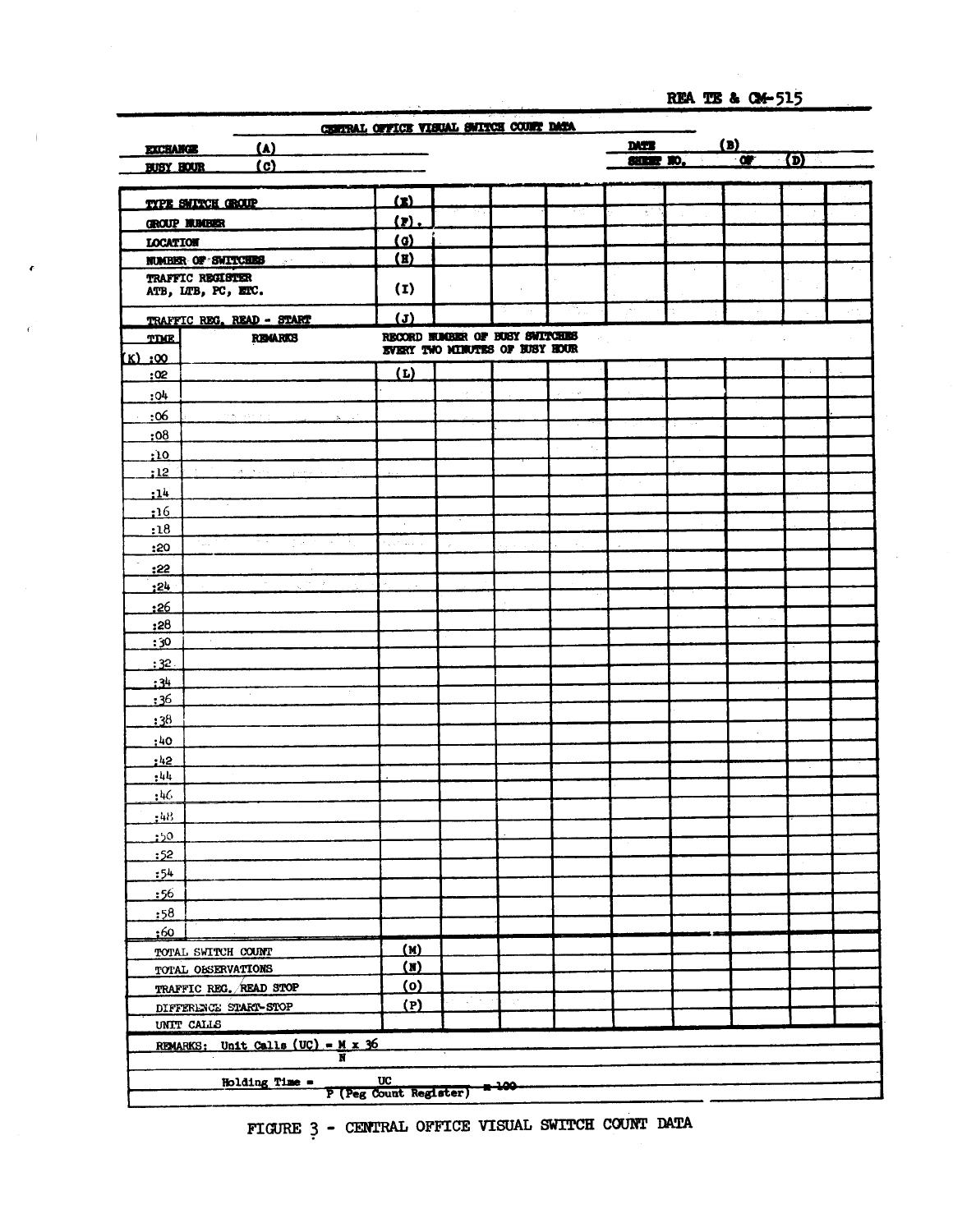- (A) Record exchange name.
- (B) Record date switch count is taken.
- (C) Record "busy hour" studied, such as 9:00 A. M. to 10:00 A. M.
- (D) Fill in mumber of sheets.
- (E) Indicate type of switch group studied, such as: Linefinders, Connectors, Second Selectors, Toll Trunks, etc.
- $(F)$  Record group number such as: 2,000, 3,000, etc.
- (G) Record position of switch group, if applicable.
- (H) Record number of switches in group studied.
- (I) Record type of traffic register installed in group.
- (J) Record traffic register readings for each group at the start of "busy hour," such as: 9:00 A.M.
- (K) Indicate begin "busy hour" here, such as: 9:00 A. M.
- (L) Record number of switches busy in these columns for all groups studied every two minutes of "busy hour."
- (M) Add column. Total switch count.
- (N) Record total observations which is 30 if Column L is recorded every two minutes of "busy hour.
- (0) Record traffic register readings for each group at the end of the Busy Hour, such as: 10:00 A.M.
- (P) Subtract Column J from O.

#### **FIGURE 3a**